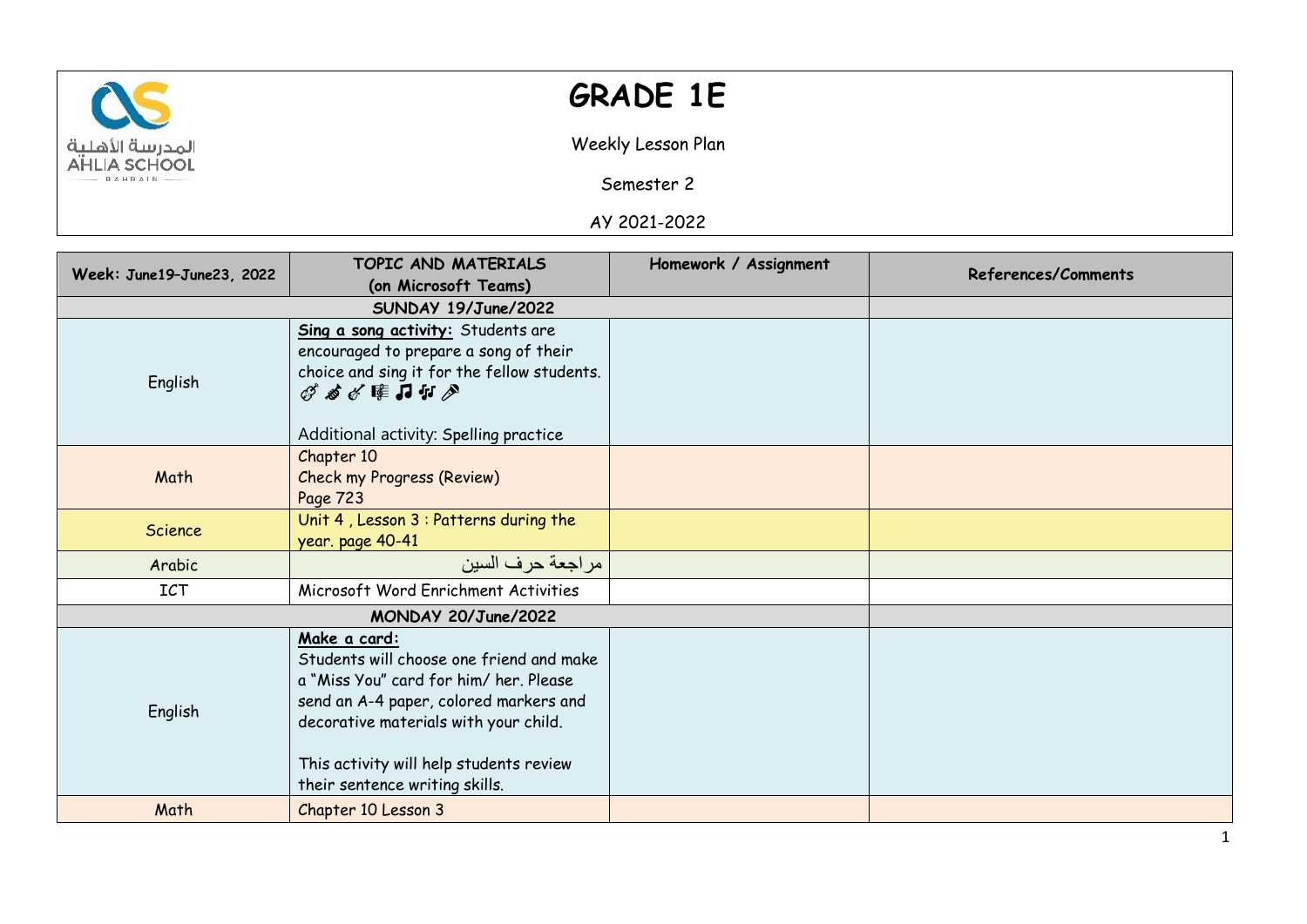|         | Look for a Pattern                                                                                                                                                                                                                                                                                                                                                                                                                                                                                                                                                                                   |                                                                                                                                       |
|---------|------------------------------------------------------------------------------------------------------------------------------------------------------------------------------------------------------------------------------------------------------------------------------------------------------------------------------------------------------------------------------------------------------------------------------------------------------------------------------------------------------------------------------------------------------------------------------------------------------|---------------------------------------------------------------------------------------------------------------------------------------|
|         | Page 725                                                                                                                                                                                                                                                                                                                                                                                                                                                                                                                                                                                             |                                                                                                                                       |
| Science | Unit 4, Lesson 3 : patterns during the                                                                                                                                                                                                                                                                                                                                                                                                                                                                                                                                                               |                                                                                                                                       |
|         | year. page 46-47                                                                                                                                                                                                                                                                                                                                                                                                                                                                                                                                                                                     |                                                                                                                                       |
| Arabic  | مراجعة حرف الثاء                                                                                                                                                                                                                                                                                                                                                                                                                                                                                                                                                                                     |                                                                                                                                       |
| French  | Les articles indéfinis / indefinite articles<br>UN / UNE / DES<br>Enrichment & Revision lesson<br>Focus on school stationery with indefinite<br>articles<br>une gomme<br>un crayon<br>une règle<br>des stylos<br>F.<br>Une affiche<br>Des ciseaux<br>L'affiche<br>$\left( 1\right)$<br>2 taille-cravons<br>Des ciseaux<br>Un cravon<br>$\equiv$<br><b>Des trousses</b><br>Des classeur<br><b>Une trousse</b><br><b>Des crayons</b><br>oz<br><b>Une ardoise</b><br>Des règles<br>Une règle<br>L'ardoise<br><b>Des livres</b><br>O<br>VE<br>Un surligneur<br>Des stylos<br><b>Un livre</b><br>Un stylo | Indefinite articles with school stationery<br><b>Educational video</b><br>https://www.youtube.com/watch?v=J_svNINP9<br>$\frac{7k}{4}$ |
| Music   | Performing.                                                                                                                                                                                                                                                                                                                                                                                                                                                                                                                                                                                          |                                                                                                                                       |
|         | <b>Musical Games</b>                                                                                                                                                                                                                                                                                                                                                                                                                                                                                                                                                                                 |                                                                                                                                       |
| P. E.   | Fitness test                                                                                                                                                                                                                                                                                                                                                                                                                                                                                                                                                                                         |                                                                                                                                       |
|         | TUESDAY 21/June/2022                                                                                                                                                                                                                                                                                                                                                                                                                                                                                                                                                                                 |                                                                                                                                       |
| English | Card making:                                                                                                                                                                                                                                                                                                                                                                                                                                                                                                                                                                                         |                                                                                                                                       |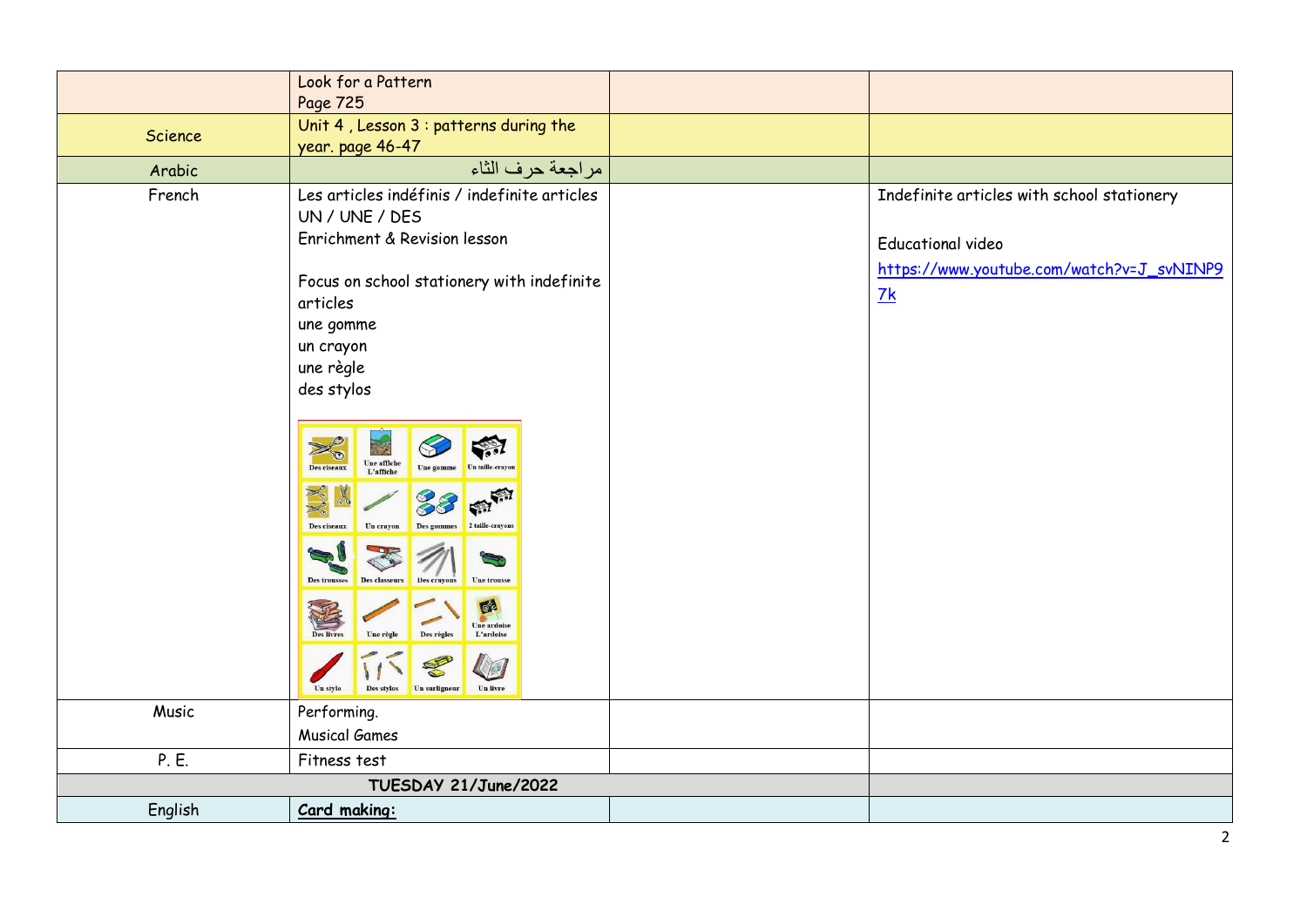|                | We will continue working on our special<br>cards.                                                                                                                                                                                                                                                                                                                                               |                                 |
|----------------|-------------------------------------------------------------------------------------------------------------------------------------------------------------------------------------------------------------------------------------------------------------------------------------------------------------------------------------------------------------------------------------------------|---------------------------------|
| Math           | Chapter 10 Lesson 4<br><b>Combine Three Dimensional Shapes</b><br>Page 731                                                                                                                                                                                                                                                                                                                      |                                 |
| <b>Science</b> | Unit 4, Lesson 3 review : patterns during<br>the year. Page 52-53                                                                                                                                                                                                                                                                                                                               |                                 |
| Arabic         | مراجعة حرف العين                                                                                                                                                                                                                                                                                                                                                                                |                                 |
| Social Studies | التربية للمواطنة<br>أحترم الآخرين<br>$60:$ ص                                                                                                                                                                                                                                                                                                                                                    |                                 |
| S.T.E.A.M      | DAY <sub>3</sub><br><b>Tallest Straw Tower - Presentation</b><br><b>Remarks:</b> Students will present their<br>Towers to the class with a few lines.<br>Please send with them their models.<br>Already completed Towers are in<br>the class.<br>A Sample Template is available on<br>Teams.<br><b>Note:</b> Please send in the STEAM<br>Notebooks - which will be collected<br>by the teacher. | $-HAPPY-$<br>SUMMER<br>HOLIDAYS |
|                | WEDNESDAY 22/June/2022                                                                                                                                                                                                                                                                                                                                                                          |                                 |
| English        | Alphabetical order games:<br>Students will be divided into groups, and<br>they will compete against each other.                                                                                                                                                                                                                                                                                 |                                 |
| Math           | Wrap Up<br><b>My Review</b><br>Page 737                                                                                                                                                                                                                                                                                                                                                         |                                 |
| <b>Science</b> | Enrichment activities.                                                                                                                                                                                                                                                                                                                                                                          |                                 |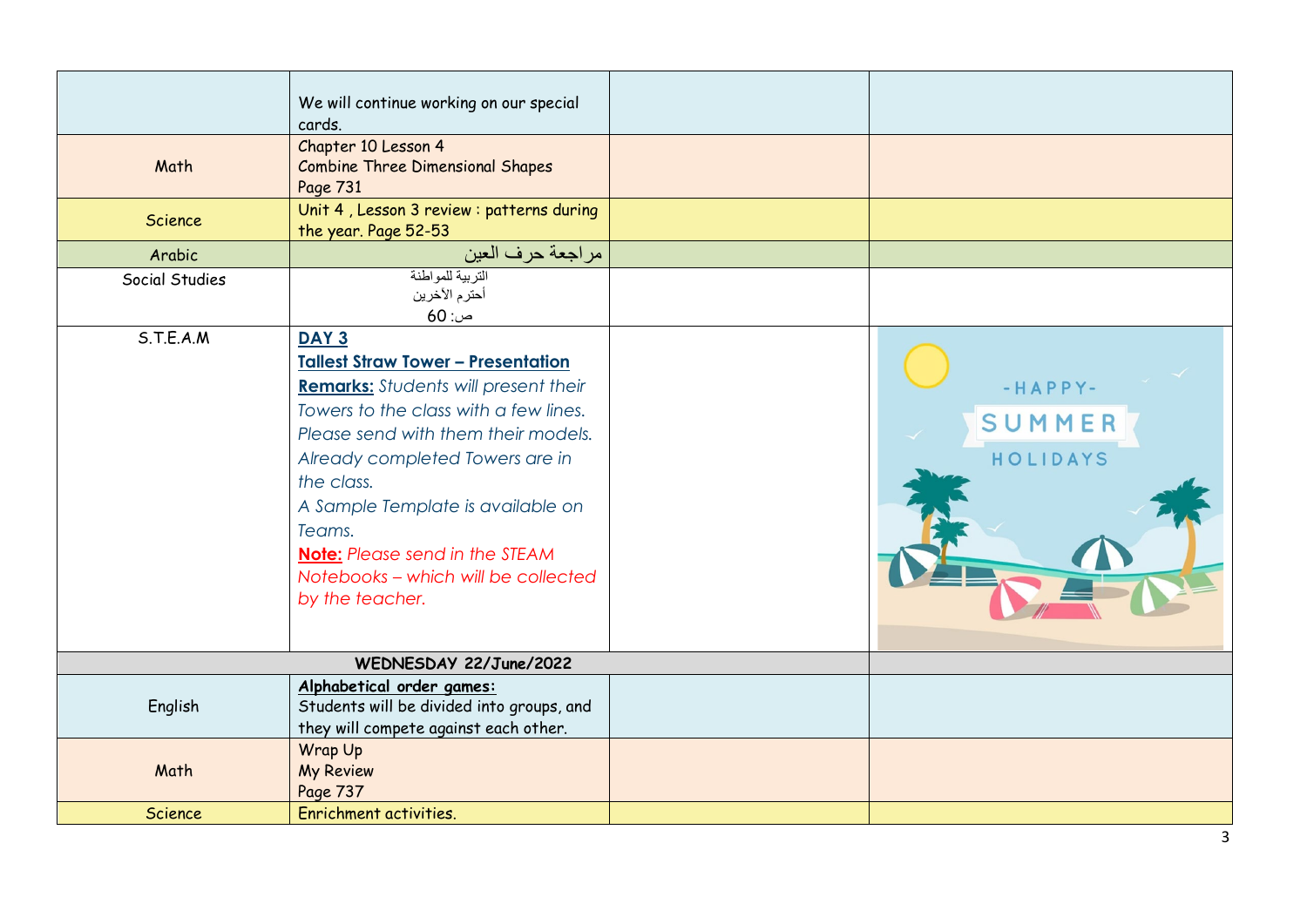| Arabic                 | مراجعة حرف الذال                                                         |                                           |
|------------------------|--------------------------------------------------------------------------|-------------------------------------------|
| <b>Islamic Studies</b> | تلاوة / سورة الشرح                                                       |                                           |
|                        | الكتاب المدرسي صفحة 14                                                   |                                           |
| French                 | Les articles indéfinis / indefinite articles                             | Indefinite articles with fruits           |
|                        | UN / UNE / DES                                                           |                                           |
|                        | Enrichment lesson                                                        | <b>Educational video</b>                  |
|                        |                                                                          | https://www.youtube.com/watch?v=OuSq8BEe- |
|                        | Focus on fruits with indefinite articles                                 | a4                                        |
|                        | une pomme                                                                |                                           |
|                        | une banane                                                               |                                           |
|                        | un ananas                                                                |                                           |
|                        | des fraises                                                              |                                           |
|                        |                                                                          |                                           |
|                        |                                                                          | mices                                     |
|                        | un fruit                                                                 |                                           |
|                        |                                                                          |                                           |
|                        |                                                                          |                                           |
| P. E.                  | Fitness test                                                             |                                           |
|                        | THURSDAY 23/June/2022                                                    |                                           |
|                        | End of year class party: Movie Day:                                      |                                           |
|                        | Students will watch part of a movie                                      |                                           |
| English                | together. They are welcome to bring<br>some food items (popcorn, sweets, |                                           |
|                        | donuts, cupcakes, chips etc.) to share                                   |                                           |
|                        | with their friends. Happy Holidays! Have                                 |                                           |
|                        | a restful vacation!                                                      |                                           |
| Math                   | Practice activity                                                        |                                           |